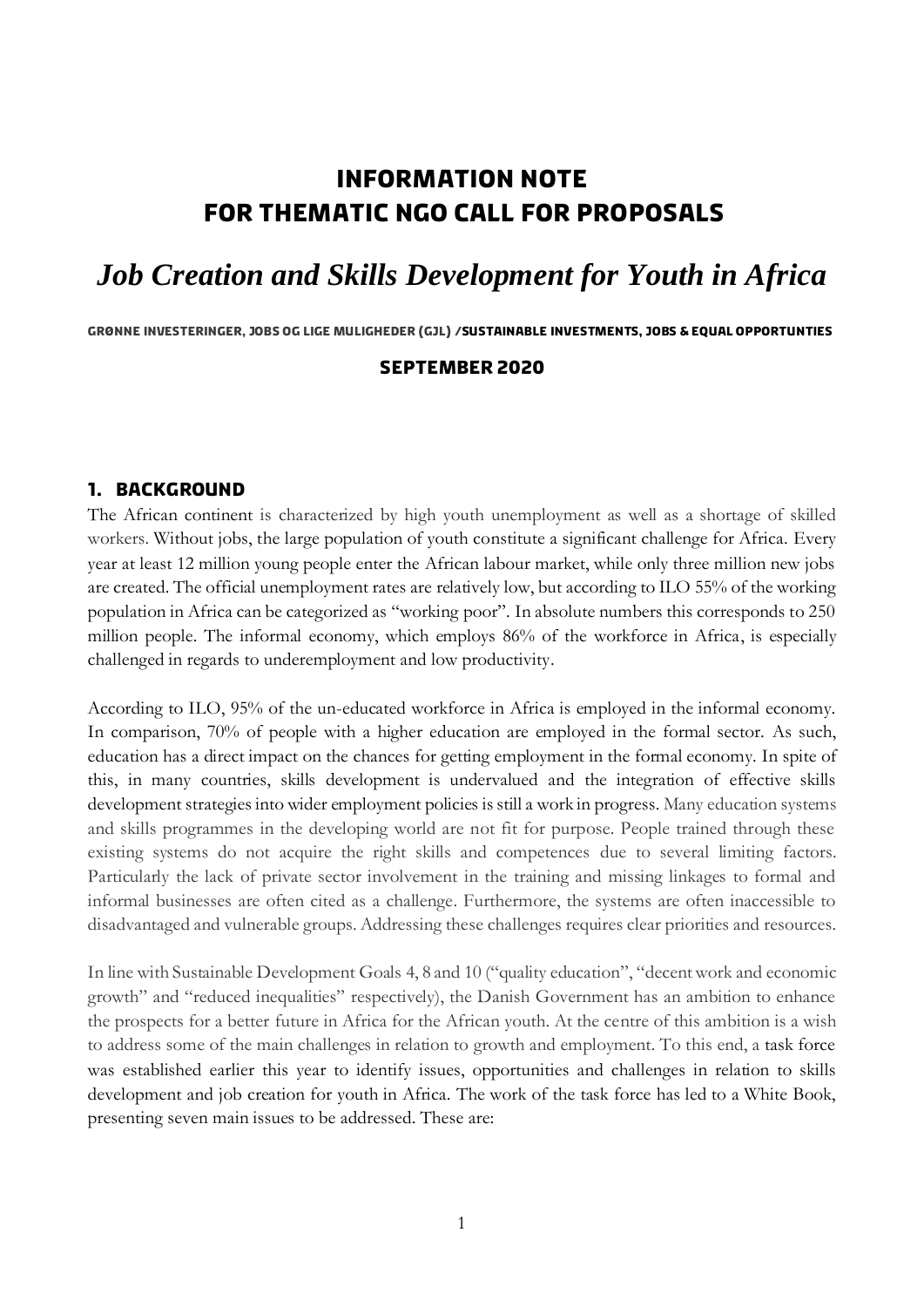- 1. Too few obtain a relevant education
- 2. Individual income is insufficient
- 3. Jobs are scarce and young people in particular have difficulty finding a foothold in the labour market
- 4. Working conditions on the labour market are poor
- 5. Women's opportunities are particularly challenged
- 6. Changes relating to climate and the environment challenge living conditions and job creation
- 7. Framework conditions for job creation and vocational education and training are inadequate

The next step will be to address these challenges through specific approaches with the aim of enhancing opportunities for skills development and job creation for youth in Africa. The idea is that these approaches will inspire others by building on Danish experience in the field, drawing on the Danish tradition for social dialogue and involvement of civil society organizations in technical and vocational training and skills development.

## **2. Purpose, Objectives and priority issues**

The **purpose** of this Call for Proposals (CfP) is to engage relevant civil society partners in solving the problem of skills development and job creation for youth in Africa. Taking as its point of departure the task force White Book, the CfP will be instrumental in bringing to the table tailor made solutions in response to one or more of the seven issues identified. Overall, the CfP will contribute to the provision of more young people in Africa with better vocational skills, thus enhancing their opportunities for getting better jobs - either by starting their own businesses or by taking up decent employment in key African growth sectors, not least in relation to green transition.

Based on this, the **developmental objective** of the CfP is to reduce poverty by contributing to the creation of more and better jobs with a focus on skills development and improved employability of youth in East Africa.

The **specific objective** of the CfP is to engage Danish and local actors in innovative solutions focusing on: a) the provision of quality and demand-responsive skills development (public and/or private) and b) making sure that this provision leads to sustainable (formal and informal) employment opportunities, including for the most vulnerable groups.

Project proposals received in response to this CfP will be evaluated based on their relevance in relation to the following **priority issues/criteria**:

- The proposal clearly addresses skills development/technical and vocational education and training (TVET) as a clear and measurable means to provide more and better job opportunities for the youth in Africa.
- The provision of more and better jobs for youth in Africa can be directly and measurably attributed to the proposal.
- The proposal presents a convincing response to one or more of the seven issues identified in the task force White Book.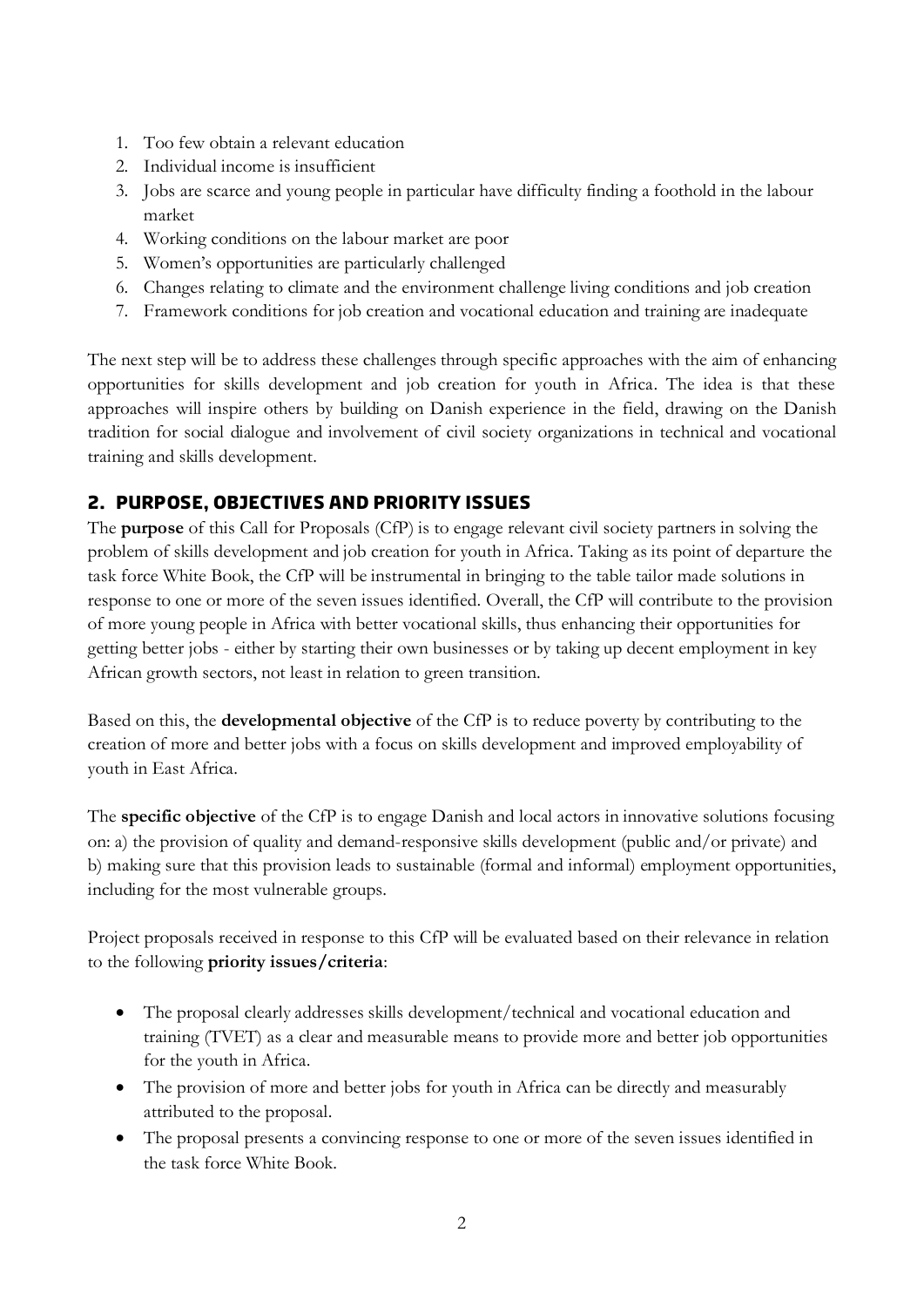- The proposal draws clearly on innovative partnerships and approaches, including engagement of key Danish stakeholders from civil society and the private sector. This includes, but is not limited to, social dialogue partners (businesses, interest organizations, unions etc.), Danish companies, youth organizations as well as TVET institutions, authorities and systems.
- The proposal must demonstrate a clear potential for replicability and scaling up once sustainability has been assured.
- The proposal must include clear and measurable rights based and gender sensitive approaches to activity implementation.
- The geographical scope of the proposal must focus on the African continent with clear preference given to Danish priority countries in East Africa. The proposal may only focus on implementation in one country unless there is well-documented justification for a cross border approach in a neighboring country or community.
- The proposal must include a clear and realistic results framework (including clear and attainable output and outcome targets, indicators and means of verification), reflecting qualitative and quantitative attributes of achieving the ambition of job creation and skills development for youth in Africa.

# **3. eligibility criteria**

The eligibility of the application/Lead Applicant will be assessed on the basis of the following criteria:

- 1) Proposals must be submitted by a single Lead Applicant or by the Lead Applicant representing a consortium. In order to be eligible for a grant, the Lead Applicant must be a non-governmental organisation. For-profit entities can be part of the consortium, but cannot be the Lead Applicant.
- 2) The Lead Applicant is a **recipient of development funds from Danida**, including through pools such as CISU, at the time of application. This is to ensure that the applicant is continuously monitored in accordance with the Danish Ministry of Foreign Affairs' financial monitoring obligation.
- 3) The Lead Applicant has undergone a formal **capacity assessment** (review or financial monitoring visit) within the **last five years** to demonstrate its capacity to manage financial contributions from Danida.
- 4) The Lead Applicant is **partnering with a local organization** for the implementation of the proposed activities. A Local Partner Description (of maximum two pages) is a mandatory annex to the proposal.
- 5) The Lead Applicant has **conducted communication and information activities in Denmark**  within the **last five years**. This is to support Danida's efforts to strengthen Danish public commitment to development assistance.

### **4. Evaluation criteria**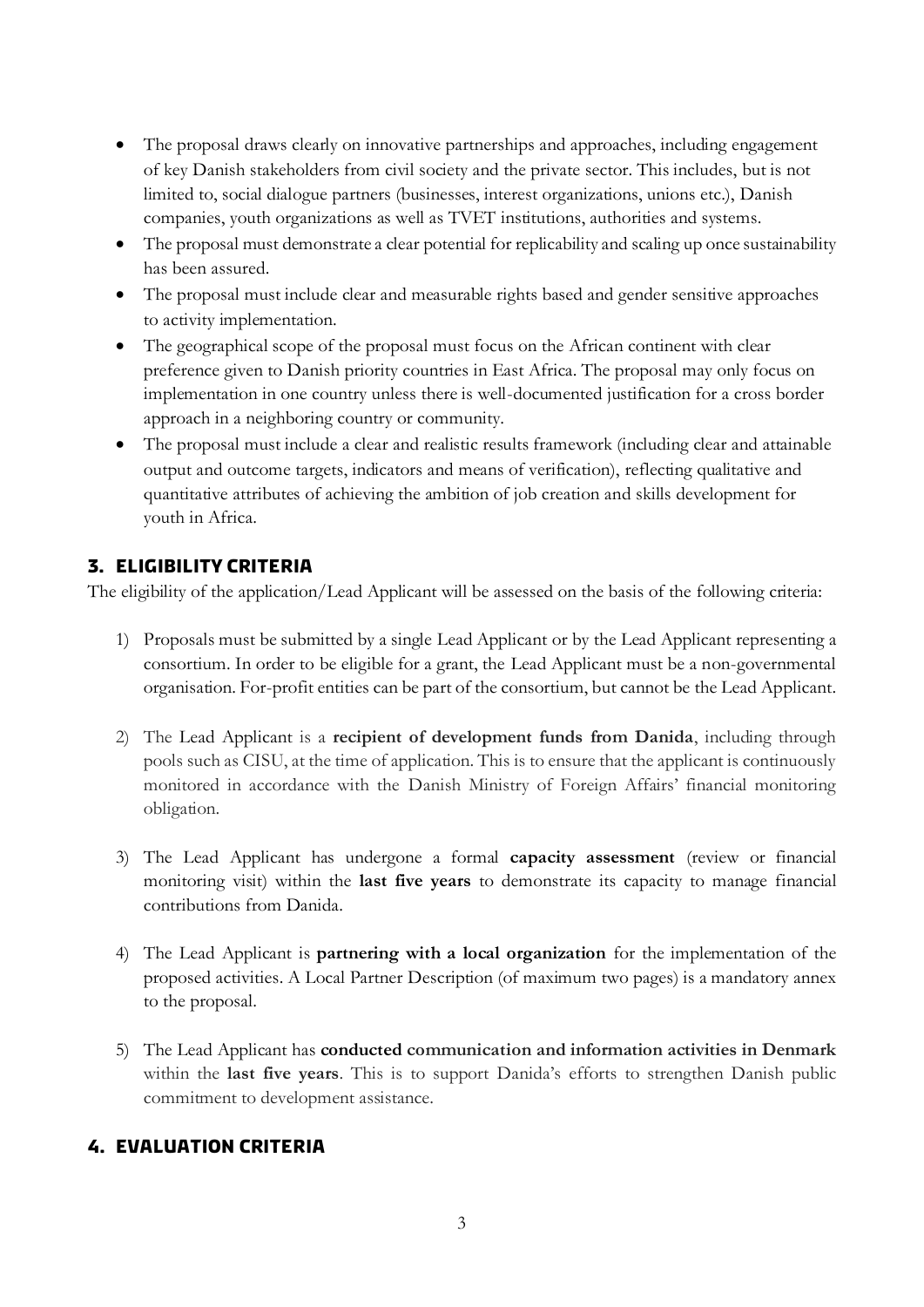The evaluation of the proposal will be based on the following criteria:

#### **1) Relevance and Coherence**

- How well is the proposal aligned with the purpose, objectives and priority issues described in the CfP?
- How convincing is the additionally of the proposal?
- How relevant is the proposal to the needs of the recipient country and beneficiaries as reflected in local strategies, plans and policies?
- How well is the proposal harmonized with other relevant development initiatives and investments in order to reap synergy benefits and avoid duplication?
- How does the proposal align with the overall priorities and strategic planning of the lead applicant?

#### **2) Project Design**

- How clear is the Theory of Change (ToC)/intervention logic behind the proposal? The ToC will be assessed on it being simple and logic and on how well its causalities and assumptions are aligned with the results path as laid out in the Results Framework.
- How clear and logic is the Results Framework i.e. the results hierarchy and its interconnections (from baseline over outputs through outcomes to impact)? The Results Framework will be assessed on it being simple, yet comprehensive with few and simple but SMART (Specific, Measurable, Achievable, Relevant and Time-bound) indicators.
- How clear are the innovative aspects and elements (ToC, partnerships etc.) of the proposal?
- Does the proposal design reflect a robust analysis of the problems involved and the capacities of the relevant stakeholders?
- Does the proposal demonstrate flexibility and adaptability in its overall design by making sufficient and demonstrable use of the principles behind new aid management concepts like "Doing Development Differently" and/or "Adaptive Aid Management".
- Does the proposal sufficiently integrate issues like environmental considerations, climate change, gender equality, human rights, youth etc?
- How well does the proposal present and analyse risk and risk mitigation?
- How clear is the budget (output based) of the proposal and how efficient is the proposal in achieving its objectives and targets?
- How sustainable is the proposal in terms of continuation of intervention benefits?
- How well is the exit strategy of proposal activities described?

#### **3) Local Partnerships**

- $\bullet$  How well is the choice of local partner(s) aligned with the purpose, objectives and priorities (theme/sector/area) described in the CfP?
- What is the quality of the local partnership(s) based on the Partner Description(s)?
- How clear is the added value of the local partnership to the proposal?
- Are there clear roles and division of labour in terms of involvement of the local partner?
- How innovative are the local partnership(s)?

### **4) Capacity (Operational and Financial)**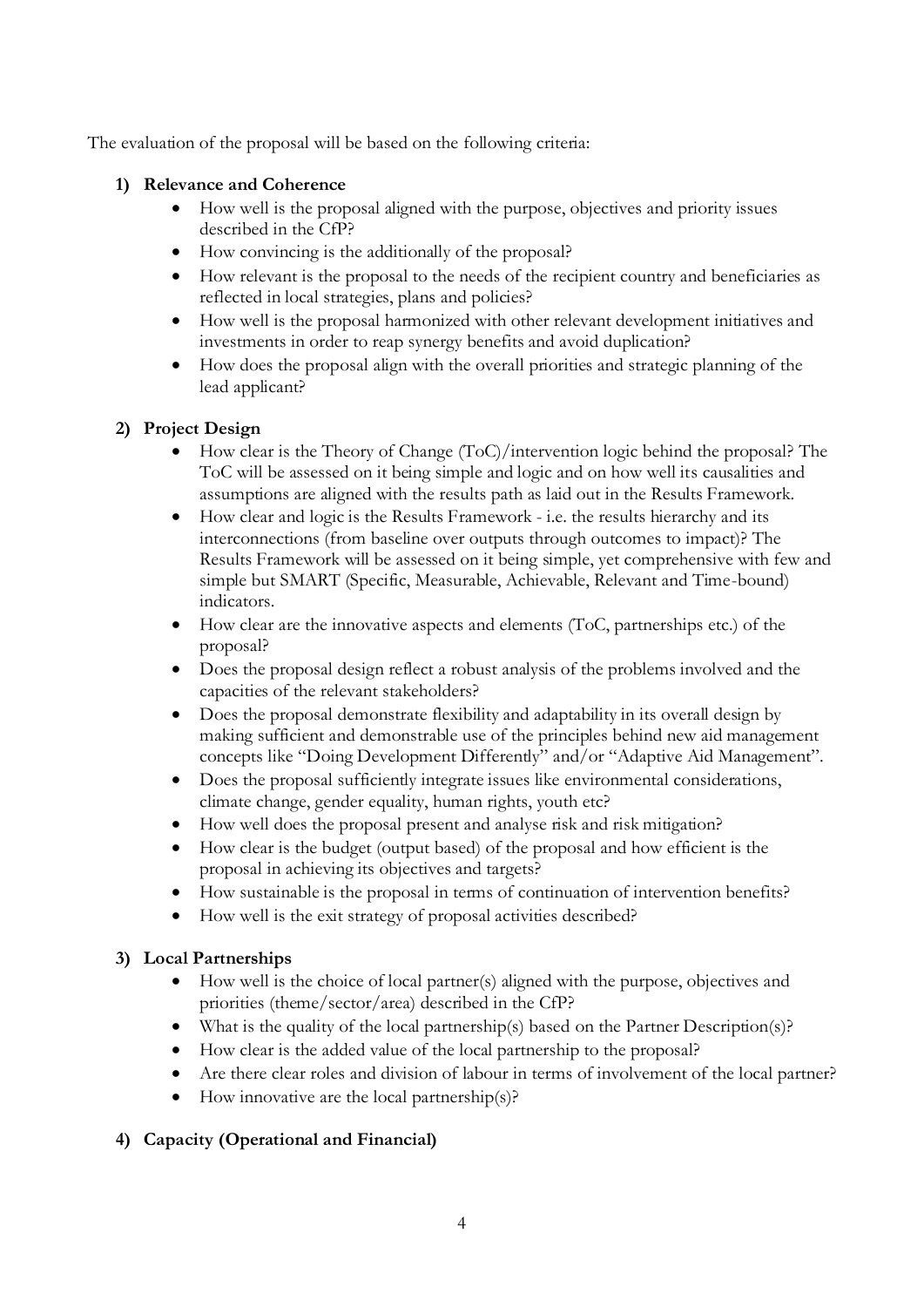- How strong is the lead applicant's capacity in relation to compliance with the Aid Management Guidelines (AMG) of Danida/Danish Ministry of Foreign Affairs?
- How obvious is the comparative advantage of the lead applicant in relation to the project and geographical area, including previous experience with the proposed type of activities as well as documented relevant experience, capacity and expertise?
- **5) Information Activities/Engagement of Danish Actors**
	- How well does the proposal demonstrate innovative ways of engaging relevant parts of Danish civil society and private sector?
	- How convincing is the description of planned information and outreach activities in Denmark?

## **5. Duration, grant size and number of proposals to be selected**

The planned duration of the proposal must not be less than 24 months and must not exceed 48 months.

The overall indicative amount made available under this CfP is DKK 25 million. The minimum grant amount to be requested under this CfP is DKK 5 million. The maximum grant amount to be requested is DKK 10 million.

A maximum of five proposals will be selected.

# **6. Application and selection process**

The CfP application and selection process entails only one step in which the full proposal is submitted right away.

In accordance with the format presented in Annex 1, the Lead Applicant is invited to submit an elaborated project proposal in the form of a fully fledged and final project document, including the following annexes:

- 1) An output based Budget.
- 2) A Results Framework, detailing outputs, outcomes and impact and their corresponding targets (yearly and end-of-project), indicators and means of verification (maximum three outcomes with maximum three outputs each). The results Framework should be simple, yet comprehensive with few and simple but SMART (Specific, Measurable, Achievable, Relevant and Time-bound) indicators.
- 3) A Risk Management Matrix.
- 4) A Partner Description.
- 5) Documentation clearly confirming that the Lead Applicant has undergone a formal Danida partner capacity assessment within the last five years and thus live up to the Danida Aid Management Guidelines.
- 6) Documentation demonstrating selected relevant examples of communication and information activities undertaken by the Lead Applicant within the last five years.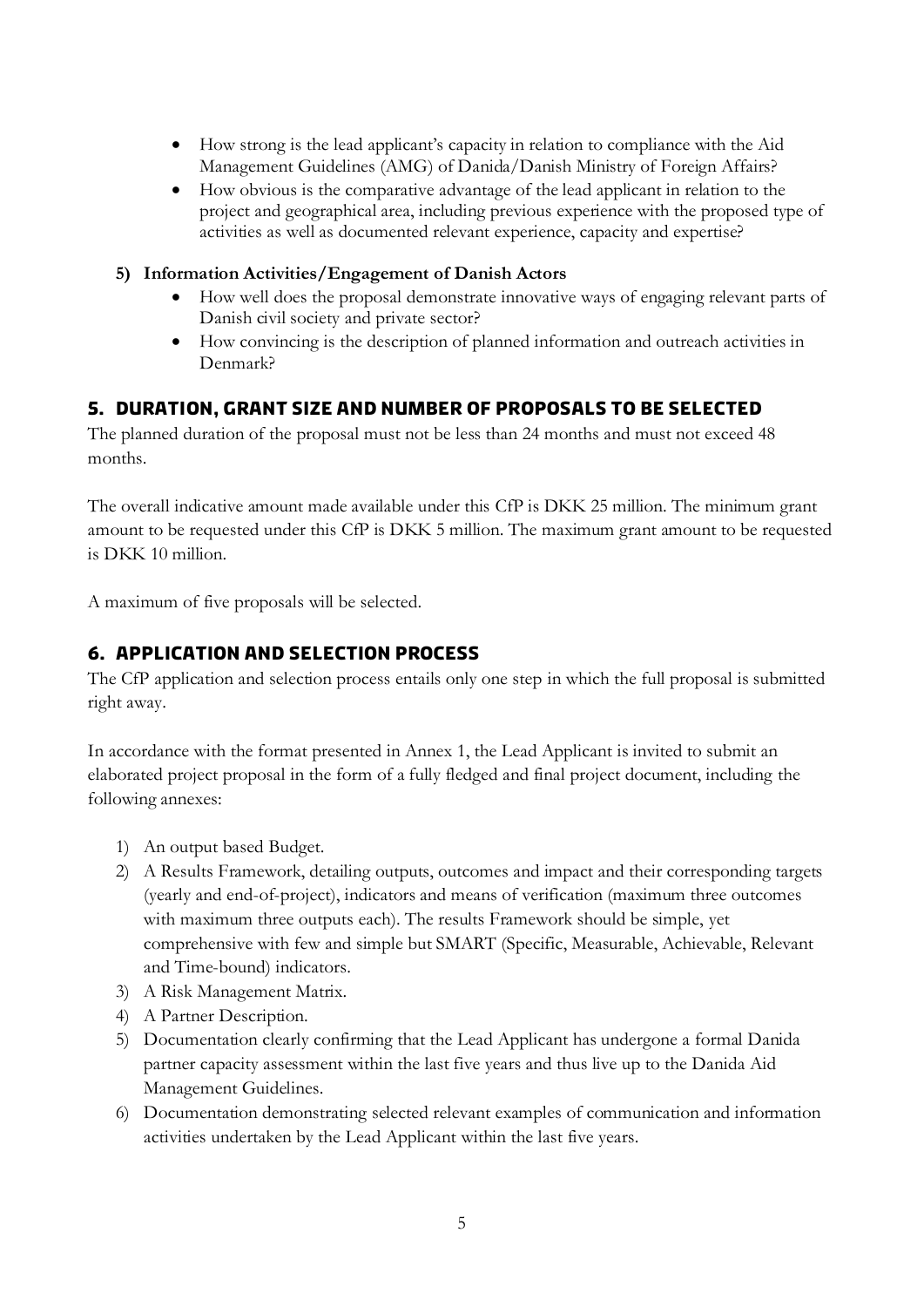**Applications are solely selected on basis of the project document and annexes**. It is of utmost importance that the documents contain all the relevant information needed for the selection process.

The deadline for the submission of the proposal is **2 November 2020 at 12.00 noon Danish Time**.

The proposal should be addressed to CfP Secretariat at **gjlstud@um.dk**

Lead Applicants can only send **one** application under this CfP.

Questions in relation to the specific CfP from potential applicants may be submitted in writing only to the CfP Secretariat no later than **14 October 2020 at 16.00** Danish Time. For the sake of transparency, all answers to questions received in writing from potential applicants will be published on the CfP MFA website by **16 October 2020**. No individual replies will be given to questions received from potential applicants.

A Danida Assessment Team will be established to assess the proposals received.

Firstly, the Assessment Team will ascertain whether the application is within the Eligibility Criteria listed above in Section 3. If the application/Lead Applicant is unable to meet the necessary criteria, the proposal will be considered ineligible and the application will be disqualified.

Secondly, the Assessment Team will assess the proposal based on the Evaluation Criteria listed in Section 4. The proposal will receive an overall score out of a possible total of 25 points. The score of three is considered acceptable. Accordingly, a total score of less than 15 points (i.e. the average score of three points under each criteria) is considered unacceptable and the proposal will be disqualified.

In the final selection of proposals, the Assessment Team will include consideration of the thematic and geographic diversity and complementarity of all applications in order to end up with a balanced portfolio of proposals to be approved.

Danida/the Danish Ministry of Foreign Affairs will make the final selection and approval of applications based on the assessment of the Assessment Team. The Ministry of Foreign Affairs reserves the right to reject a project if it assessed as ineligible and therefore cannot be approved.

The indicative timetable for when the Ministry of Foreign Affairs will inform the Lead Applicant if the application has been approved or not is 15 November 2020. Lead Applicants with approved applications will also be informed about the level of funding.

All instructions regarding the project proposal and annexes **must** be adhered to. **Otherwise the applications will not be accepted for review and assessment and will hence be regarded as rejected on technical grounds.**

### **7. Administration and dialogue with MFA**